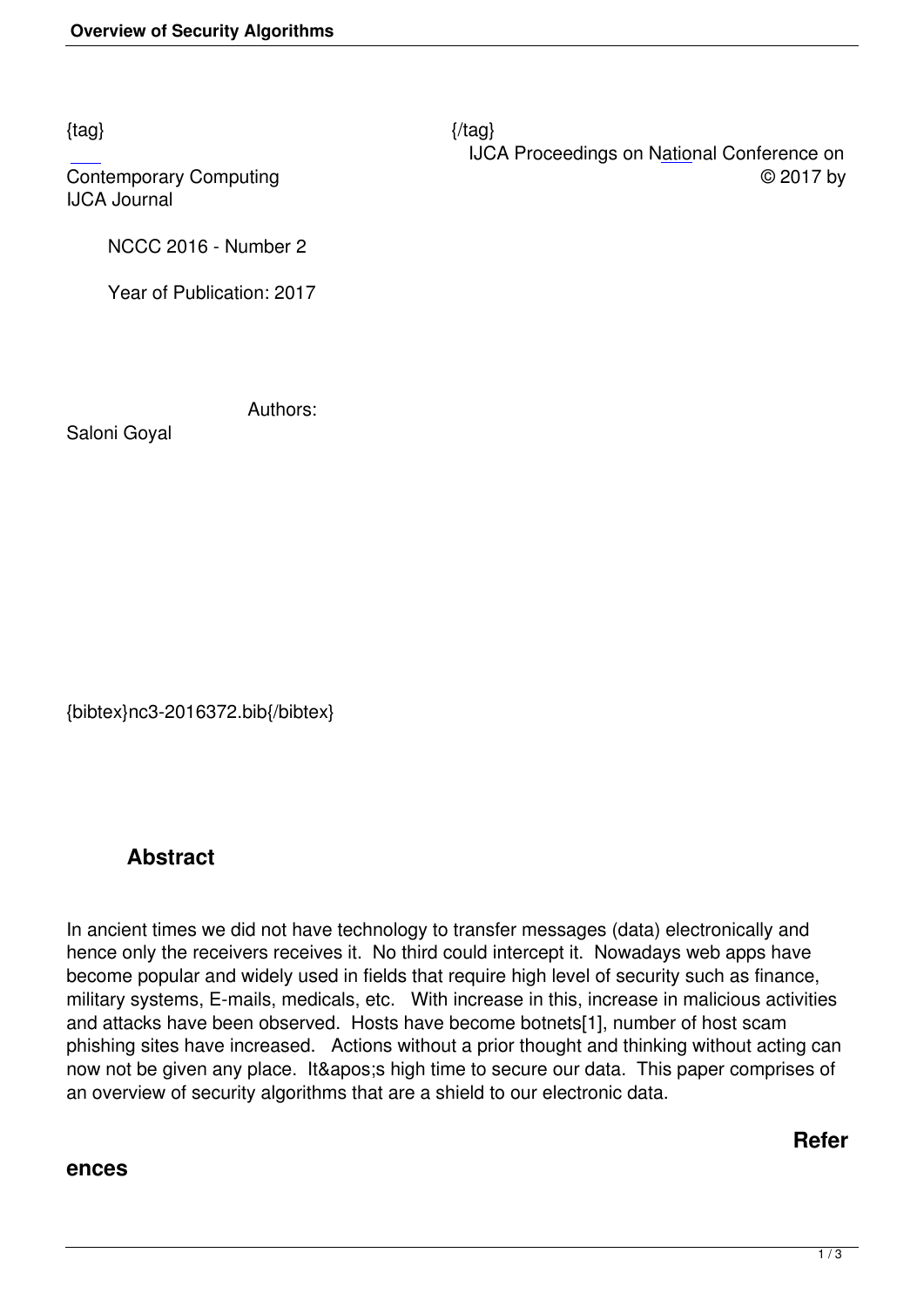Neelam Paliwal, Ramesh Singh Rawat, Deepak Singh Rana, 2015, Survey of Botnet Based DDoS Attack and Recent DDoS Incidents, International Journal of Advanced Research in Computer Science and Software Engineering, Vol. 4, Issue 5.

Kartikey Agarwal and Dr. Sanjay Kumar Dubey, 2014, Network Security: Attacks and Defence, International Journal of Advance Foundation and Research in Science & Engineering (IJAFRSE), Volume 1, Issue 3.

 - Ritu Pahal, Vikas Kumar, 2013, Efficient Implementation of AES, International Journal of Advanced Research in Computer Science and Software Engineering, Volume 3, Issue7.

K. S. Suresh and Prof. K. V Prasad, 2012, Security Issues and Security Algorithms in Cloud Computing, International Journal of Advanced Research in Computer Science and Software Engineering, Volume 2, Issue 10

Clay S. Turner, 2008, Euler' Toitent Function and Public Key Cryptography, The Pennsylvania State University

 - Ekta Lamba and Lalit Garg, 2014, Enhanced Diffie Hellman Algorithm, International Journal of Advanced Research in Computer Science and Software Engineering, Volume 4, Issue 6.

Imad Fakhri Al-shaikhli, Mohammad A. Alahmad and Khanssaa Munthir, 2013, Hash Function of Finalist SHA-3: Analysis Study, International Journal of Advanced Computer Science and Information Technology(IJACSIT), Vol. 2, No. 2

 - Amar Jaffar and Christofer J. Martinez, 2013, Detail Power Analysis of the SHA-3 Hashing Algorithm Candidates on Xilinx Spartan-3E, Vol. 5, No. 4

Littey P. Oomenn and Anas A S, 2013, Skein and Threefish Implementation on FPGA, International Journal of Science and Research (IJSR), Vol. 4,Issue 5.

 - Dmitry Khovratovich, Ivica Nikoli´c, and Ralf-Philipp Weinmann, 2009, Meet-in-the-Middle Attacks on SHA-3 Candidates, International Association for Cryptologic Research.

 - Rashmi A. Gandhi and Atul M. Gosai, 2015, A Study on Current Scenario of Audio Encryption, International Journal of Computer Applications, Vol. 116, No 7.

 - Rajeev Sobti, G. Geetha, 2012, Cryptographic Hash Functions: A Review, IJCSI International Journal of Computer Science Issues, Vol. 9, Issue 2, No 2.

Rajeev Sobti, G. Geetha, 2012, Cryptographic Hash Functions: A Review, IJCSI International Journal of Computer Science Issues, Vol. 9, Issue 2, No 2

- SIGCHI Conference on Human Factors in Computing Systems

Tavel, P. 2007 Modeling and Simulation Design. AK Peters Ltd.

 - Sannella, M. J. 1994 Constraint Satisfaction and Debugging for Interactive User Interfaces. Doctoral Thesis. UMI Order Number: UMI Order No. GAX95-09398. , University of Washington.

 - Forman, G. 2003. An extensive empirical study of feature selection metrics for text classification. J. Mach. Learn. Res. 3 (Mar. 2003), 1289-1305.

 - Brown, L. D. , Hua, H. , and Gao, C. 2003. A widget framework for augmented interaction in SCAPE.

Y. T. Yu, M. F. Lau, & quot; A comparison of MC/DC, MUMCUT and several other coverage criteria for logical decisions & auot:, Journal of Systems and Software, 2005, in press.